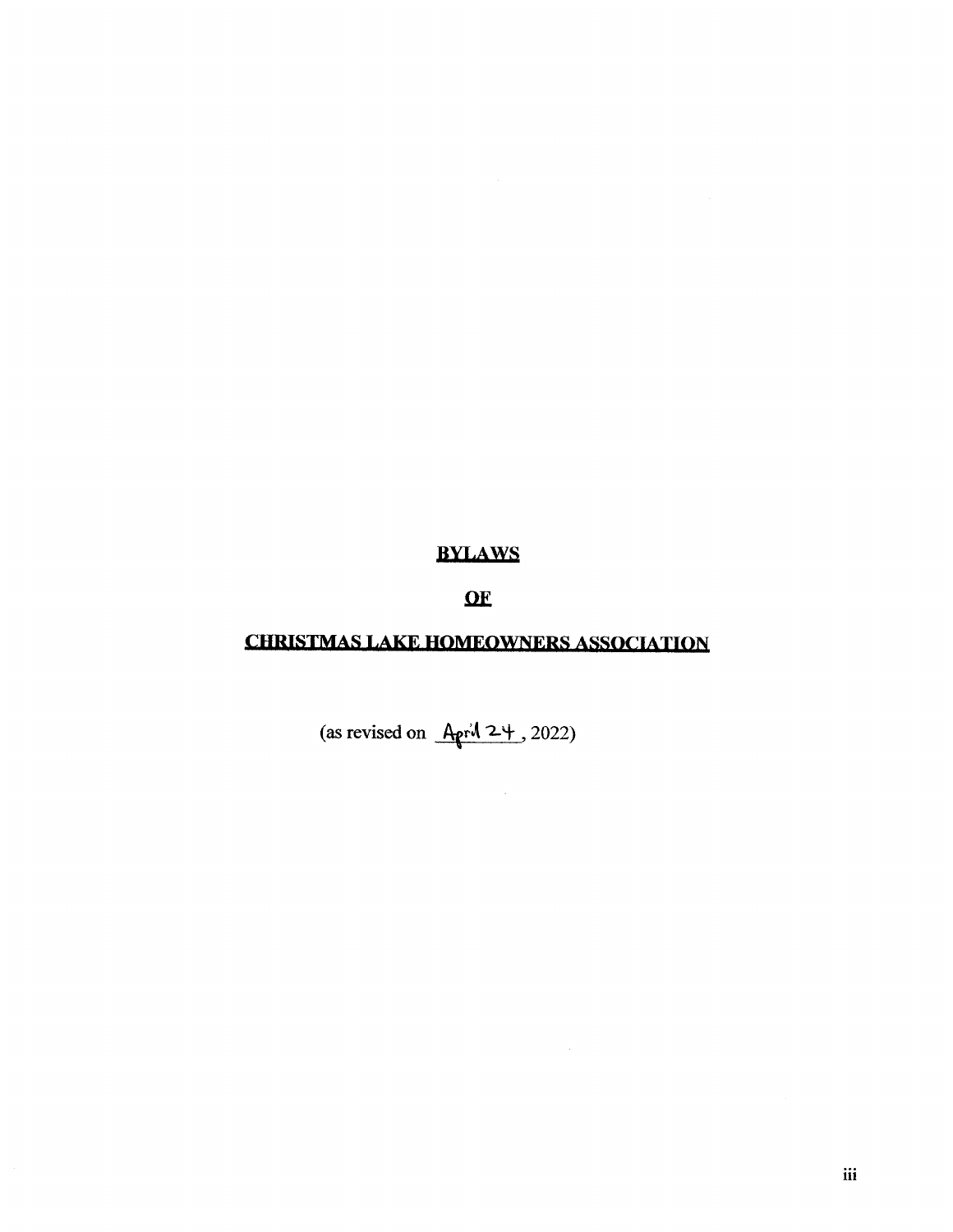| Section 9. Meeting Solely by Means of Remote Communication5         |  |
|---------------------------------------------------------------------|--|
| Section 10. Individual Participation in Meetings by Means of Remote |  |
|                                                                     |  |
|                                                                     |  |
|                                                                     |  |
|                                                                     |  |
|                                                                     |  |
|                                                                     |  |
|                                                                     |  |
|                                                                     |  |
|                                                                     |  |
|                                                                     |  |
|                                                                     |  |
|                                                                     |  |
|                                                                     |  |
|                                                                     |  |
|                                                                     |  |
|                                                                     |  |
|                                                                     |  |

# **CONTENTS**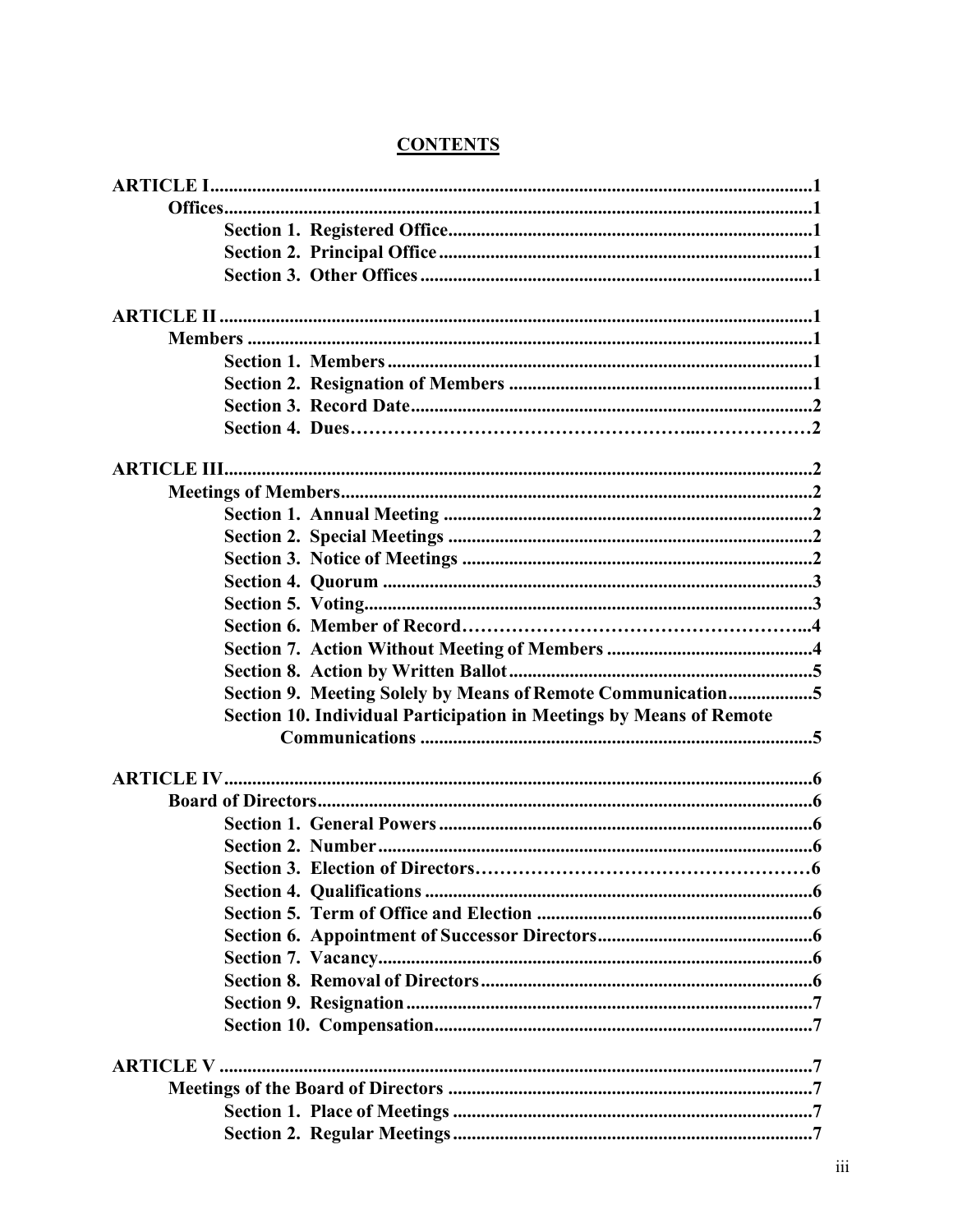| Section 8. Meeting Solely by Means of Remote Communication9<br>Section 9. Individual Participation in Meetings by Means of Remote |  |
|-----------------------------------------------------------------------------------------------------------------------------------|--|
|                                                                                                                                   |  |
|                                                                                                                                   |  |
|                                                                                                                                   |  |
|                                                                                                                                   |  |
|                                                                                                                                   |  |
|                                                                                                                                   |  |
|                                                                                                                                   |  |
|                                                                                                                                   |  |
|                                                                                                                                   |  |
|                                                                                                                                   |  |
|                                                                                                                                   |  |
|                                                                                                                                   |  |
|                                                                                                                                   |  |
|                                                                                                                                   |  |
|                                                                                                                                   |  |
|                                                                                                                                   |  |
|                                                                                                                                   |  |
|                                                                                                                                   |  |
|                                                                                                                                   |  |
|                                                                                                                                   |  |
|                                                                                                                                   |  |
|                                                                                                                                   |  |
|                                                                                                                                   |  |
|                                                                                                                                   |  |
|                                                                                                                                   |  |
|                                                                                                                                   |  |
|                                                                                                                                   |  |
|                                                                                                                                   |  |
|                                                                                                                                   |  |
|                                                                                                                                   |  |
|                                                                                                                                   |  |
|                                                                                                                                   |  |
|                                                                                                                                   |  |
|                                                                                                                                   |  |
|                                                                                                                                   |  |
|                                                                                                                                   |  |
|                                                                                                                                   |  |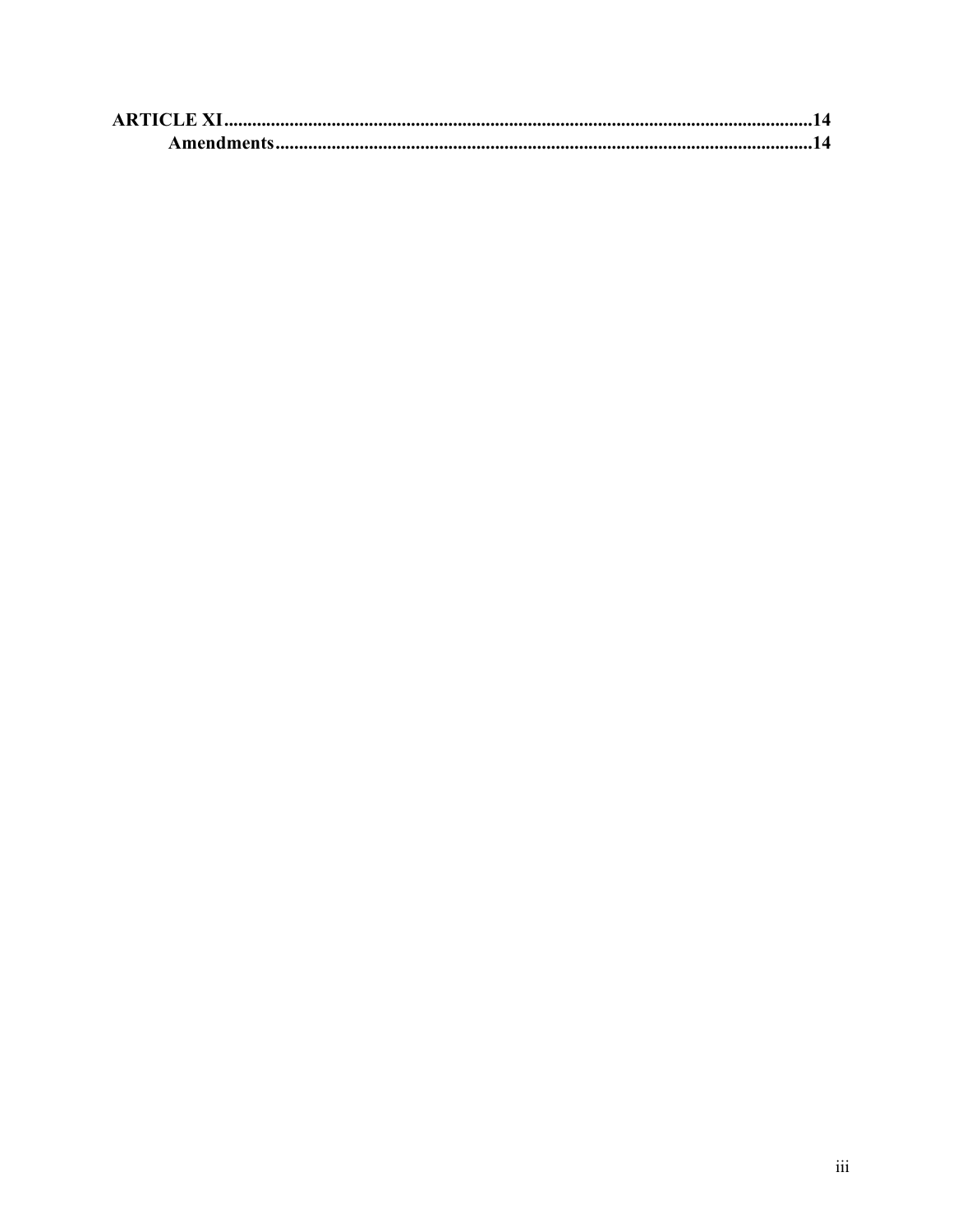#### **BYLAWS**

#### **OF**

### **CHRISTMAS LAKE HOMEOWNERS ASSOCIATION**

#### **ARTICLE I**

#### **Offices**

<span id="page-4-1"></span><span id="page-4-0"></span>**Section 1. Registered Office**. The registered office of the Christmas Lake Homeowners Association (the "Association") in the State of Minnesota is as stated in the Articles of Association of the Association (the "Articles"), or other place within the State as the Board of Directors may designate from time to time.

**Section 2. Principal Office.** The principal office of the Association is the residence address on Christmas Lake of the President of the Association, or at such other place as the Board of Directors may designate from time to time. The business of the Association shall be deemed transacted from the principal office and the records of the Association shall be kept there or at another place as the Board of Directors may designate from time to time.

<span id="page-4-2"></span>**Section 3. Other Offices**. The Association may have other offices in and outside the State of Minnesota as the Board of Directors may determine.

# **ARTICLE II**

#### **Members**

<span id="page-4-3"></span>**Section 1. Members.** The Members of the Association are:

- (a) all households which have an interest in being a member of the Association and which either:
	- (1) own a home or real property on Christmas Lake (each an "Owner Member"), or

(2) have a legal right to access Christmas Lake by a recorded easement which runs with the title to their owned property (each an "Associate Member"), or

(b) any other individuals or households which (i) have an interest in or affinity for Christmas Lake or its surrounding community, (ii) generally support the goals and efforts of the Association, (iii) are not a commercial entity, and (iv) are approved for membership by the Board of Directors (each a "Friend of the Lake Member"), and

which, in each case, pay annual dues in the amount determined by the Board of Directors from time to time. A household owns a home or real property on Christmas Lake if one or more individuals in the household hold a fee simple or life estate interest in the real property. The ownership interest may be held directly, or indirectly such as through a trust or corporation which the individual(s) have the ability to control. "Member," when used in these Bylaws, includes all Owner Members, Associate Members, and Friend of the Lake Members. The public landing is not considered an easement for the purposes of these Bylaws.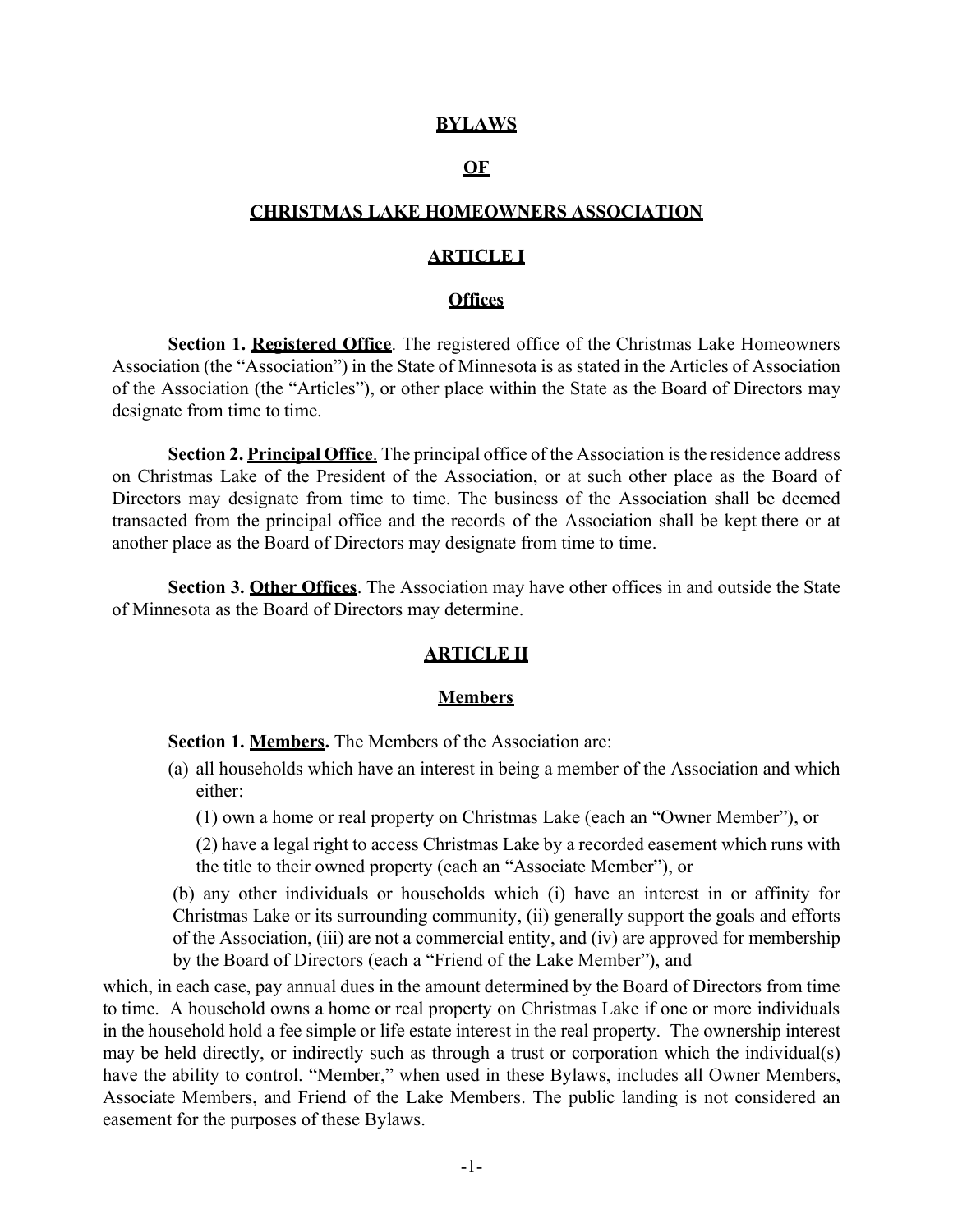**Section 2. Termination of Membership.** A Member ceases to be a Member when the Member either (1) notifies the Association in writing that they are terminating their membership, or (2) fails to meet the requirements for membership in Article II, Section 1 including without limitation the failure to pay annual dues in the amount determined by the Board of Directors or these Bylaws. Termination of membership does not entitle a former Member to a refund of dues previously paid to the Association.

**Section 3. Record Date.** For the purpose of determining Members entitled to notice of and to vote at any meeting of Members or any adjournment thereof, or in order to make a determination of Members for any other proper purpose, the Board of Directors of the Association may, but need not, fix a date as the record date for any determination of Members, which record date, however, may in no event be more than fifteen (15) days prior to any such intended action or meeting.

**Section 4. Dues.** Owner Members, Associate Members, and Friend of the Lake Members will pay dues in amounts set by the Board of Directors from time to time. On an exceptional basis the Board may allow a Member to pay all or part of their dues in kind or by providing services to the Association.

# **ARTICLE III Meetings of Members**

<span id="page-5-1"></span><span id="page-5-0"></span>**Section 1. Regular Meeting.** The regular meetings of all the Members of the Association will be held on such date and at such time and place as may be designated by the Board of Directors in the notice of meeting. At each regular meeting the Members will transact such business as may be appropriate for action by Members. The Board of Directors may determine that one or more meetings of the Members be held solely by means of remote communication. This authorization may be general or confined to specific instances.

**Section 2. Special Meetings.** Special meetings of the Members, for any purpose or purposes appropriate for action by Members, may be called by the Board of Directors, or by ten percent (10%) or more of the votes of the Members of the Association. A person or persons entitled to call a special meeting of the Board of Directors may make a written request to the Secretary to call the meeting. The Secretary will give written notice of the meeting in the manner provided below, and the meeting will be held within thirty (30) days but not less than fourteen (14) days after receipt of the request to call a special meeting. If the Secretary fails to give notice of the meeting within three (3) days from the day on which the request was received by the Secretary, theperson or persons who requested the special meeting may fix the time and place of meeting, and give notice of the special meeting. The Board of Directors may determine that one or more meetings of the Members be held solely by means of remote communication. This authorization may be general or confined to specific instances.

**Section 3. Notice of Meetings.** Except where a meeting of all Members is an adjourned meeting and the date, time, and place of such meeting were announced at the time of adjournment, notice of all meetings of Members stating the date, time, and place thereof, and any other information required by law or desired by the Board of Directors or by such other person or persons calling the meeting, and in the case of special meetings, the purpose of the meeting, must be given to each Member of record entitled to vote at such meeting not less than fourteen (14) nor more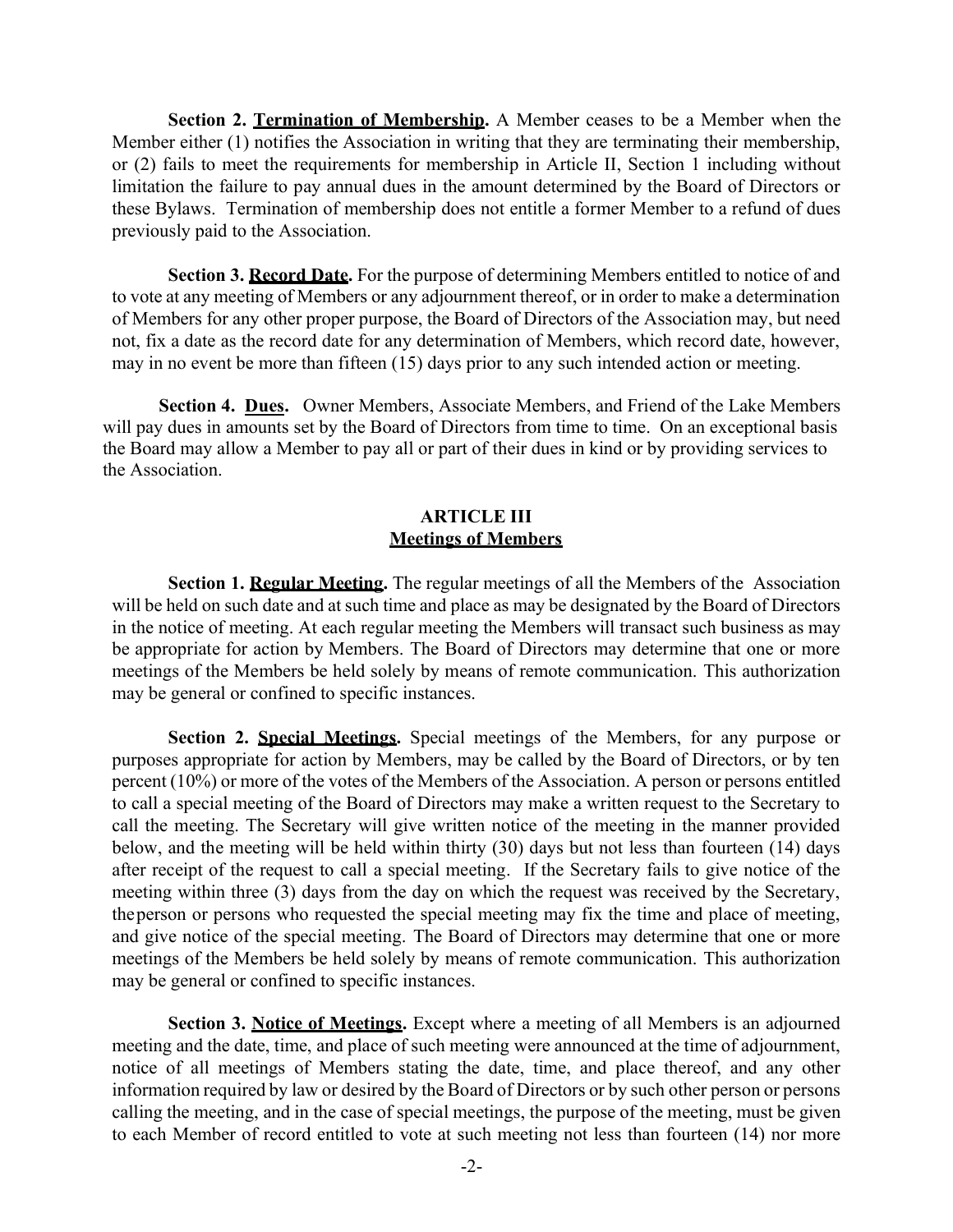than sixty (60) days prior to the date of such meeting. Notice of a meeting to be held solely by means of remote communication must include a statement identifying the means by which Members may participate in the meeting.

The notice must include proposed agenda items, but the failure to include an agenda item in the notice will not prevent action from being taken with respect to that item other than amendment to the Articles or Bylaws of the Association. Notice of a meeting at which an amendment to the Articles or Bylaws of the Association will be proposed must contain the substance of the proposed amendment.

Notice must be delivered personally, sent by facsimile communication to a telephone number at which the Member has consented to receive notice, sent by electronic means to an email address or via other electronic means or platforms at which the Member has consented to receive or regularly receives notice, or posted on an electronic network on which Members regularly receive or which the Member has consented to receive notice or by such other means as the Secretary deems fair and reasonable under the circumstances. Notice is effective when given.

Any Member may waive notice of any meeting of Members. Waiver of notice is effective whether given before, at, or after the meeting and whether given orally, in writing, or by attendance. Attendance by a Member at a meeting is a waiver of notice of that meeting, except where the Member objects at the beginning of the meeting to the transaction of business because the meeting is not lawfully called or convened and does not participate thereafter in the meeting, or objects before a vote on an item of business because the item may not lawfully be considered at that meeting and does not participate in the consideration of that item at the meeting.

**Section 4. Quorum***.* Twenty percent (20%) of the votes of all Members entitled to vote at a meeting of the Members constitutes a quorum at a meeting of Members for the purpose of taking any action other than adjourning such meeting. If an Associate Member is present at a meeting and has authority to exercise the right to vote the one vote attached to the easement which gives the Associate Member access to the lake (or if several Associate Members who share an easement are present and one or more of them have authority to vote the share for that easement), then the vote for that easement will constitute one vote toward a quorum of Members. If a quorum is not represented at a meeting, the votes of the Members present will constitute a quorum for the sole purpose of adjourning the meeting, and the majority of the votes of the Members so present may adjourn the meeting to a date, time, and place they may announce at the time of adjournment. Any business that might have been transacted at the adjourned meeting if a quorum had been present, may be transacted at the meeting held pursuant to such an adjournment and at which a quorum is represented. If a quorum is present when a duly called or held meeting is convened, and later in the meeting the withdrawal of a number votes of Members entitled to vote leaves less than the number required for a quorum, then no further business may be transacted except that the majority of the votes of the Members present may adjourn the meeting to a date, time, and place for the meeting to continue as they may announce at the time of adjournment.

**Section 5. Voting.** The Members take action by the affirmative vote of a majority of the votes by Members present and entitled to vote on the action except where a different vote is required by law, the Articles, or these Bylaws. Each Owner Member is entitled to one vote. Associate Members with lake access rights over the same easement are entitled, collectively, to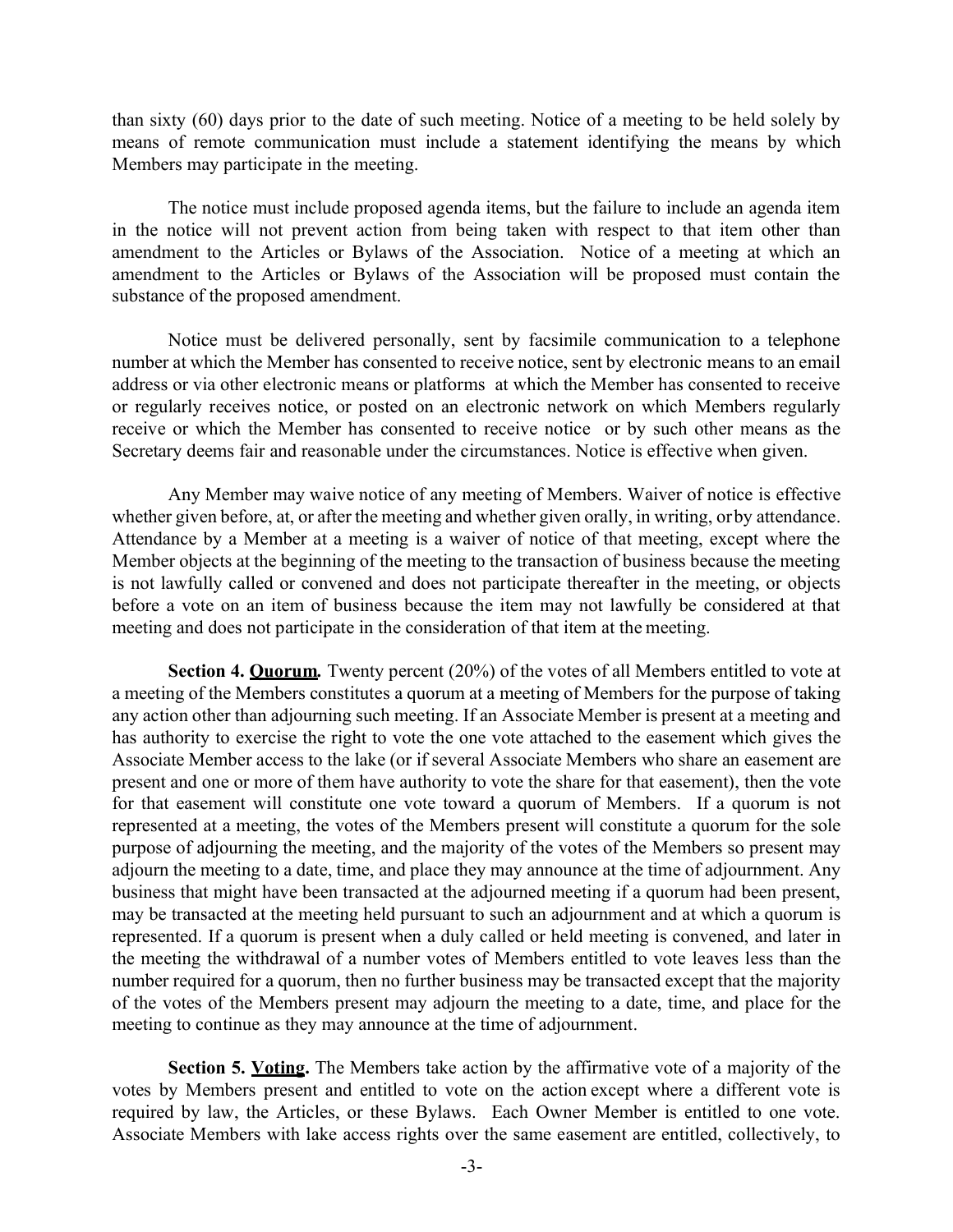one vote. Associate Members who share lake access rights over the same easement must decide how to exercise their one vote. Proxy voting is not permitted except as specifically provided for Associate Members in Article III, Section 6, and for all Members in Article III, section 8 below. Friend of the Lake Members have no voting rights.

**Section 6. Member of Record**. If more than one Associate Member shares access to the lake over the same easement, in order exercise the vote tied to the easement the Associate Members (or any one of them) sharing the easement must inform the Secretary in writing of the name of the person who has the authority to vote for the easement (the "Associate Member of Record") and identify the easement by address or name and/or other identifying characteristics. Neither the Secretary nor the Association has any duty to investigate the veracity of the notification and can rely on this notification when counting votes of Members. The Secretary and the Association will consider the notification to be valid until it receives from one or more of the Associate Members sharing the easement written notice changing the Associate Member of Record. If an easement has only one Associate Member, that Associate Member is automatically the Associate Member of Record for the easement. In the event that the Secretary or Association receives conflicting information concerning the Associate Member of Record for any easement the Secretary or the Association may (but is not required to) ask the Associate Members sharing the easement to clarify the conflict. Until the Associate Member of Record is clarified to the reasonable satisfaction of the Secretary the Association may ignore the vote associated with that easement.

If more than one household jointly owns property on Christmas Lake, those households may be Owner Members if they meet the Owner Member requirements in Article II, Section 1, but the property is entitled to only one vote. In order to exercise the vote tied to that property the Owner Members (or any one of them) jointly owning the property must inform the Secretary in writing of the name of the person who has the authority to vote for the property (the "Owner Member of Record") and identify the property address. Neither the Secretary nor the Association has any duty to investigate the veracity of the notification and can rely on this notification when counting votes of Members. The Secretary and the Association will consider the notification to be valid until it receives from one or more of the Owner Members jointly owning the property written notice changing the Owner Member of Record. In the event that the Secretary or Association receives conflicting information concerning the Owner Member of Record for any property the Secretary or the Association may (but is not required to) ask the Owner Members sharing the easement to clarify the conflict. Until the Owner Member of Record is clarified to the reasonable satisfaction of the Secretary the Association may ignore the vote associated with that property.

**Section 7. Action Without Meeting of Members.** Any action required or permitted to be taken at a meeting of the Members may be taken without a meeting by written action signed by all of the individuals entitled to vote on a question before a meeting of the Members. This written action is effective when signed by all of the individuals entitled to vote on it or at such different effective time as is provided in the written action. For purposes of this Section, an electronic signature satisfies the requirement of a signature so long as the electronic communication containing the electronic signature provides sufficient information from which the Association can reasonably conclude that the communication was actually sent by the purported sender. If a certificate concerning a Member action is to be filed with the Secretary of State, the officer signing the certificate on behalf of the Members must indicate on the certificate that such action was taken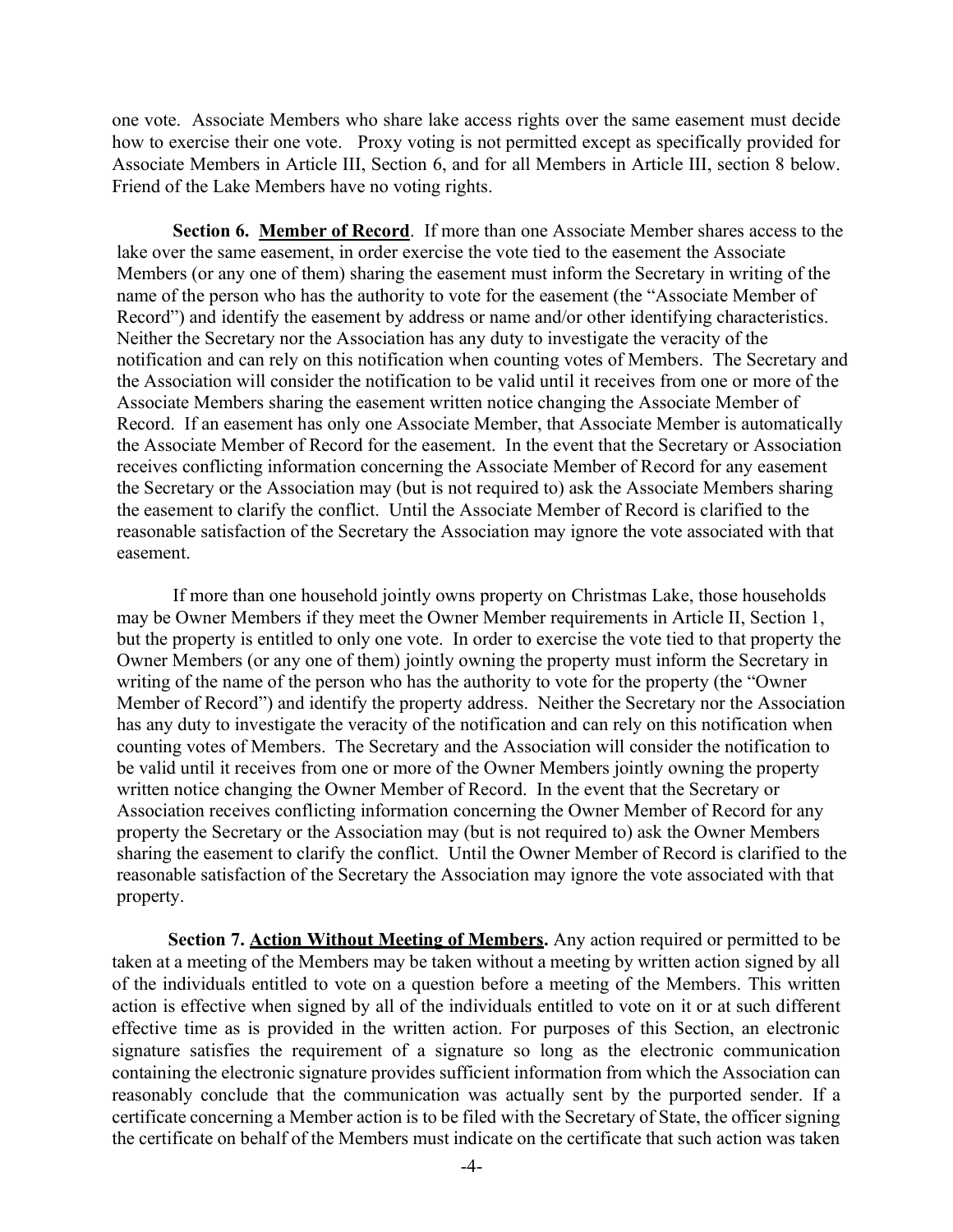pursuant to Minnesota Statutes Section 317A.445.

**Section 8. Action by Written Ballot.** An action that may be taken at a regular or special meeting of Members, including the election of Directors, may also be taken without a meeting if the Association mails, emails or otherwise delivers to every Owner Member and Associate Member a written ballot describing the proposed actions, providing an opportunity to vote for or against each proposed action, and requiring that the person completing the ballot provide the address of their property on Christmas Lake, or, for Associate Members, the address, name or other identifying characteristics of their easement. Solicitations under this Section must indicate the number of votes necessary to meet quorum requirements, the percentage of approvals necessary to approve each action and the time by which the ballot must be received by the Association to be counted. Approval under this section is valid only if the number of ballots received equals or exceeds the quorum required to be present at a meeting authorizing the action and the number of approvals equals or exceeds the number of votes that would be required to approve the action at a meeting of which the total number of votes cast was the same as the number of votes cast by ballot. Written ballots may be delivered personally, sent by facsimile communication, sent by email, posted on an electronic network together with a separate notice to the Member of the specific posting, or mailed, first class postage prepaid.

**Section 9. Meeting Solely by Means of Remote Communication.** A regular or special meeting of the Members may be held solely by one or more means of remote communication, including electronic communication, conference telephone, video conference, virtual meeting using the internet, or such other means by which persons not physically present in the same location may communicate with each other on a substantially simultaneous basis, if the same notice is given of the meeting as would be required for a meeting at a designated place, and if the number of votes of Members participating in the meeting is sufficient to constitute a quorum at the meeting. Participation in a meeting in this manner constitutes presence at a meeting. When a meeting is conducted under this Section, reasonable measures must be implemented to ensure each person deemed present and entitled to vote at the meeting(a) is an individual entitled to vote at meetings of the Members under Section 5 of this Article, and (b) has a reasonable opportunity to participate in and vote on matters at the meeting.

<span id="page-8-0"></span>**Section 10. Individual Participation in Meetings by Means of Remote Communication.** A Member may participate in a meeting of the Members by any means of remote communication, including conference telephone, electronic communication, video conference, virtual meeting using the internet, or such other means by which persons not physicallypresent in the same location may communicate with each other on a substantially simultaneous basis, through which that Member and other Members so participating and all Members physically present at the meeting may participate with each other during the meeting. Participation in a meeting in this manner constitutes presence at the meeting. When an individual participates in a meeting under this Section, reasonable measures will be implemented to ensure each individual deemed present by remote communication and entitled to vote at the meeting (a) is an individual entitled to vote at meetings of the Members under Section 5 of this Article, and (b) has a reasonable opportunity to participate in and vote on matters at the meeting.

# **ARTICLE IV**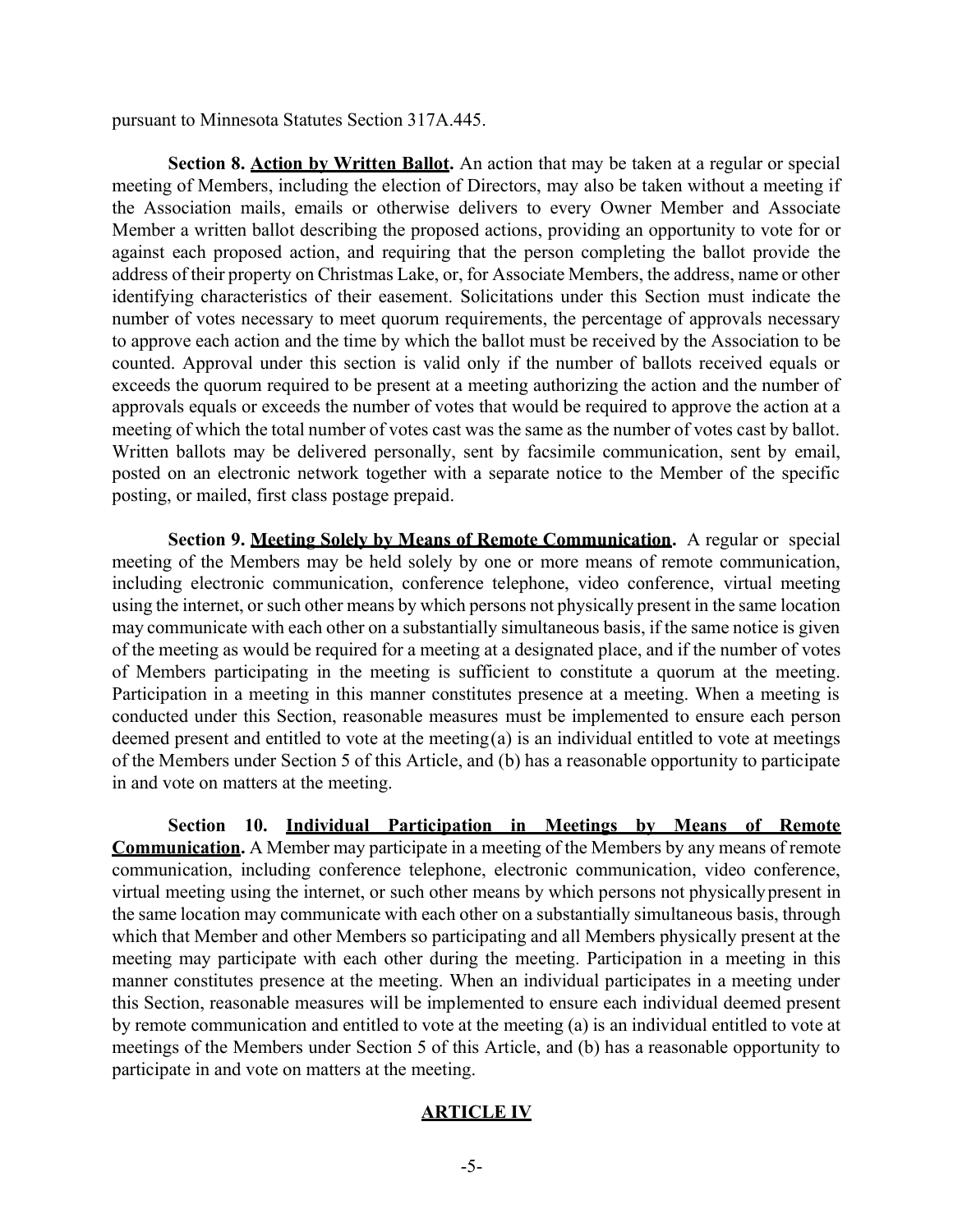# **Board of Directors**

<span id="page-9-0"></span>**Section 1. General Powers**. The business and affairs of the Association are managed by or under the direction of the Board of Directors. In addition to the powers conferred upon the Board of Directors by these Bylaws, the Board of Directors may exercise all powers of the Association and perform all acts which are not prohibited to it by law, by the Articles or by these Bylaws, all as may be amended.

**Section 2. Number.** The Board of Directors of the Association will be composed of not less than three (3) nor more than eleven (11) Directors, as determined from time to time by the Board of Directors of the Association. No decrease in the number of Directors pursuant to this section may cause the removal of any Director then in office.

**Section 3. Qualifications**. Directors may only be adult natural persons. Directors must be a Member or part of a household which is a Member, and be prepared to demonstrate their willingness to accept responsibility for governance and their availability to participate actively in governance activities. Directors should bring a variety of interests and expertise to the Association and reflect the Christmas Lake community. No vacancy in the number of Directors on the Board of Directors will render any Board action void or voidable. At no time may more than 25 percent of the Directors be Associate Members or Friend of the Lake Members. An individual who is part of a household that is both an Owner Member and an Associate Member will be treated as an Owner Member for purposes of applying this 25 percent limit.

**Section 4. Election of Directors.** Notwithstanding anything in these bylaws to the contrary, Directors are elected by the Members. The election may take place by an action by written ballot. Any Member applying to be a candidate for a seat on the Board of Directors must disclose to the Members any direct or indirect interest or a relationship which would trigger the Conflict of Interest Policy stated in Article X, Sections 1 and 2. If there is one open seat on the Board of Directors, then the candidate receiving the greatest number of votes wins the election. If multiple Board of Director seats are open, then the same number of candidates as there are open seats with the highest number of votes win the open seats. For example, if there are three open seats then the three candidates with the highest vote totals are elected to those seats. A candidate does not need to receive a majority of the votes cast to be elected.

**Section 5. Term of Office**. The Directors are elected to three (3) year terms. Each Director serves until the expiration of their term of office, and thereafter until their successor has been elected or until their death, resignation, removal, or failure to qualify as a Director. The Board of Directors may establish staggered terms for the Directors so that approximately one-third (1/3) of Directors are elected each year. All Directors have equal voting rights.

**Section 6. Appointment of Successor Directors**. Vacancies on the Board of Directors caused by the expiration of a term of office will be filled by a vote of Members as allowed in Article III of these Bylaws.

**Section 7. Vacancy**. Vacancies on the Board of Directors of elected Directors other than those caused by the expiration of term of office may be filled by the appointment of a Director by the remaining Directors of the Association. A Director appointed to fill a vacancy holds office for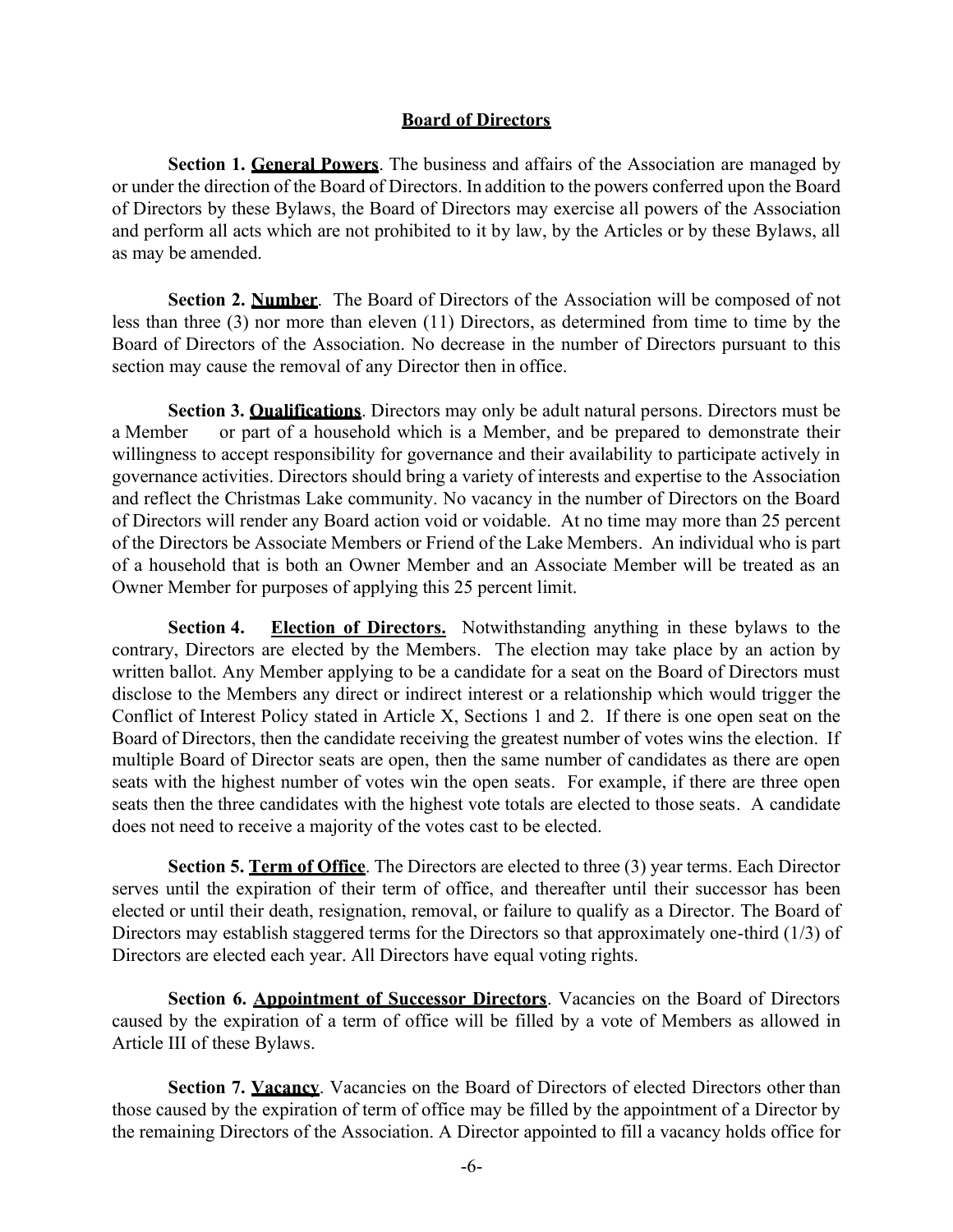the remainder of the unexpired term of their predecessor.

**Section 8. Removal of Directors**. Any Director may be removed, at any time, with or without cause, upon the affirmative vote of a majority of all Directors then in office, excluding the Director proposed for removal.

**Section 9. Resignation.** Any Director may resign at any time by giving written notice of such resignation to the Secretary of the Association. Such resignation will be effective upon delivery, unless a later date is specified in the notice.

**Section 10. Compensation**. Directors may not receive compensation for acting as directors, but Directors may receive reasonable compensation for services rendered in other capacities in furthering the purposes of the Association as set forth in the Articles. The Association may purchase officers' and Directors' liability insurance without obtaining reimbursement of all or any part of the premium without violating these Bylaws.

# **ARTICLE V**

# **Meetings of the Board of Directors**

<span id="page-10-1"></span><span id="page-10-0"></span>**Section 1. Place of Meetings**. The Board of Directors may hold its regular and special meetings at such places, within or without this state, as determined by the President or their designee. If no place is determined, the meeting will be held at the Association's principal place of business. The Board of Directors may determine that one or more meetings of the Board of Directors be held solely by means of remote communication. This authorization may be general or confined to specific instances.

**Section 2. Regular Meetings.** The Board of Directors will hold at least one (1) regular meeting each year at such time and place as the Board of Directors, or the President, determines. At each regular meeting, the Board of Directors will conduct such business as may properly come before the meeting.

**Section 3. Special Meetings**. Special meetings of the Board of Directors may be called by: (a) President, or (b) upon written request of any two (2) or more Directors of the Association. A person entitled to call a special meeting of the Board of Directors may make a written request to the Secretary to call the meeting. The Secretary will give written notice of the meeting in the manner provided below, and the meeting will be held between three (3) and fourteen (14) days after receipt of the request to call a special meeting. If the Secretary fails to give notice of the meeting within three (3) days from the day on which the request was received by the Secretary, the person or persons who requested the special meeting may fix the time and place of meeting, and give notice thereof. If no place is identified, the meeting will be held at the Association's principal place of business.

**Section 4. Notice of Meetings.** Not less than ten (10) days' written notice of a regular meeting and not less than three (3) days notice of a special meeting of the Board of Directors, excluding the day of the meeting, will be given to all Directors. Said notice should include proposed agenda items, but the failure to include an agenda item in the notice will not prevent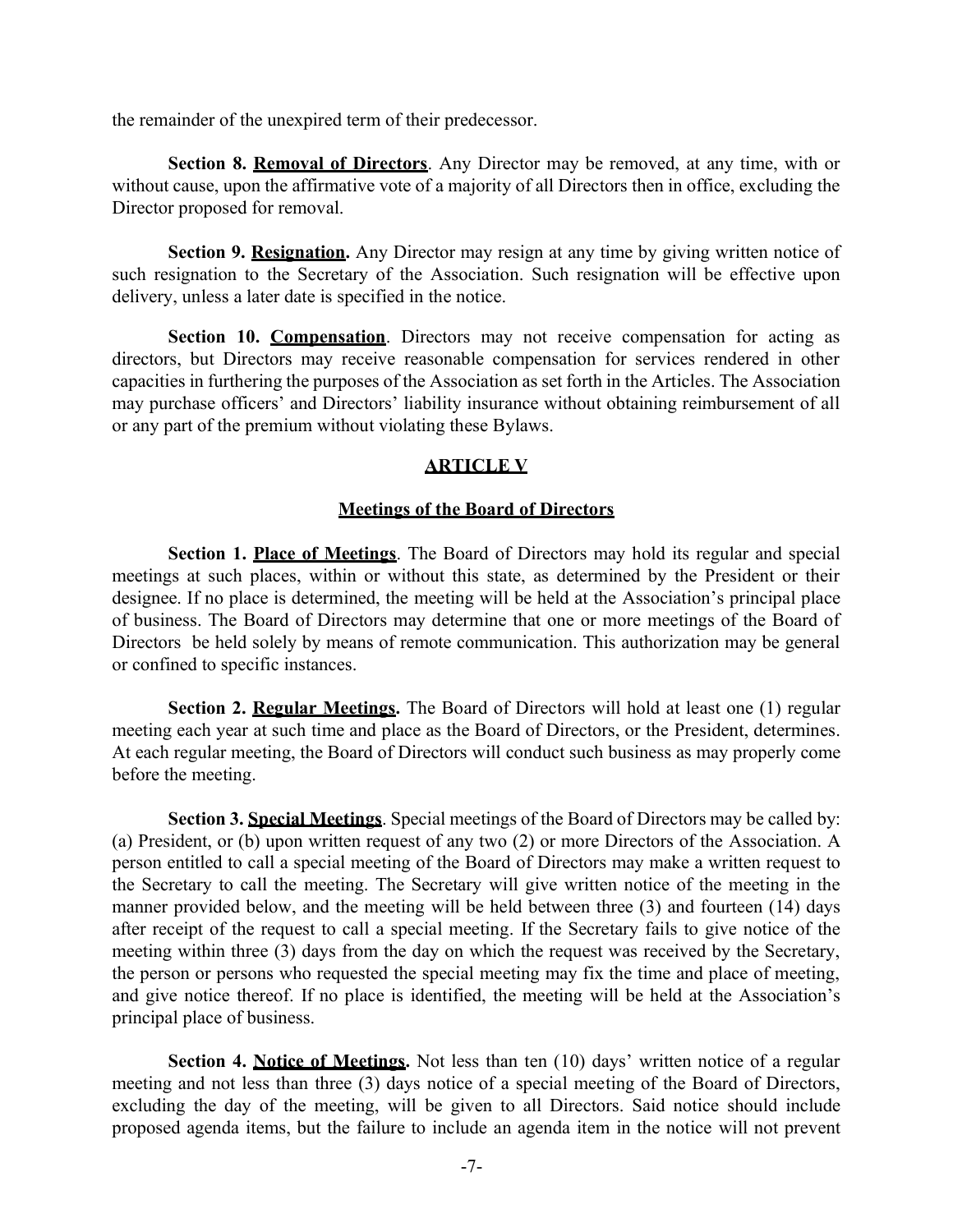action from being taken with respect to such item, except that notice of a meeting at which an amendment to the Articles of the Association will be proposed must contain the substance of the proposed amendment. Notice of a meeting to be held solely by means of remote communication must include a statement identifying how the Directors may participate in such meeting.

Notice must be delivered personally, sent by facsimile communication, sent by email, posted on an electronic network together with a separate notice to the Director of the specific posting, mailed, first class, postage prepaid, or by such other means as the Secretary deems fair and reasonable under the circumstances.

Any Director may waive notice of any meeting of the Board of Directors in writing before, at or after a meeting. The attendance of a Director at any meeting constitutes a waiver of notice of such meeting, unless he or she objects at the beginning of the meeting to the transaction of business because the meeting is not lawfully called or convened and does not participate in the meeting, or objects before a vote on an item of business because the item may not lawfully be considered at that meeting and does not participate in the consideration of that item at the meeting. The waiver must be filed with the person who has been designated to act as secretary of the meeting, who will enter the waiver upon the records of themeeting.

**Section 5. Quorum and Voting**. The presence of a majority of the members of the Board of Directors constitutes a quorum for the transaction of business at any meeting of the Board of Directors, but the Directors present at any meeting, although less than a quorum, may adjourn the meeting from time to time. If a quorum is present when a duly called or held meeting is convened, but during the meeting the withdrawal of Directors originally present leaves less than the proportion or number otherwise required for a quorum, then no further business may be transacted except that the Directors present may adjourn the meeting to a time, date and place stated at the time of adjournment. At any meeting of the Board of Directors, each voting Director present at the meeting is entitled to cast one (1) vote on any question coming before the meeting. Except as otherwise provided in these Bylaws, a majority vote of the voting Directors present at any meeting is sufficient to transact any business. Proxy voting is not permitted.

**Section 6. Rules of Procedure.** The Board of Directors may adopt or establish rules of procedure for conducting meetings provided such rules are not inconsistent with the Association's Articles of Incorporation, these Bylaws or Minnesota law. In the absence of Board action, the President may establish rules of procedure for conducting meetings provided such rules are not inconsistent with the Association's Articles, these Bylaws or Minnesota law.

**Section 7. Action without Meeting.** An action required or permitted to be taken at a Board Meeting may be taken by written action signed by the number of Directors that would be required to take the same action at a meeting of the Board of Directors at which all Directors were present; provided, however, that a Board of Directors' action requiring Member approval may be taken by written action only if signed by all of the Directors then in office. If any written action is taken by less than all of the Directors entitled to vote, all Directors entitled to vote must be notified immediately of its text and effective date. The failure to provide such notice, however, does not invalidate such written action. A Director who has not signed or consented to the written action has no liability for the action or actions taken thereby. A written action is effective when it is signed by all of the Directors required to take the action unless a different effective time is provided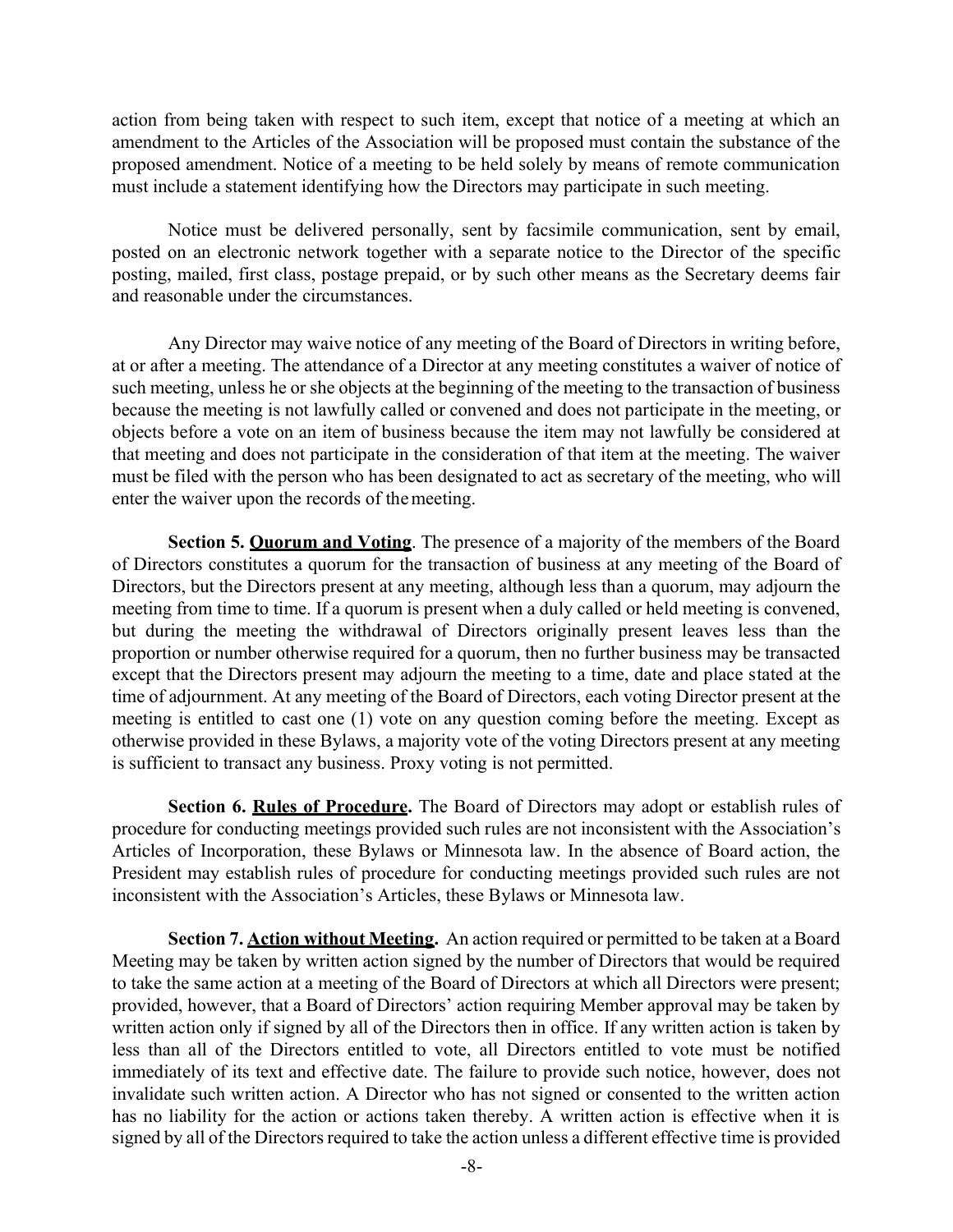in the written action. For purposes of this Section, an electronic signature satisfies the requirement of a signature so long as the electronic communication containing the electronic signature sets forth sufficient information from which the Association can reasonably conclude that the communication was actually sent bythe purported sender.

**Section 8. Meeting Solely by Means of Remote Communication.** Any meeting among Directors may be conducted solely by one or more means of remote communication, including electronic communication, conference telephone, video conference, virtual meeting using the internet, or such other means by which persons not physically present in the same location may communicate with each other on a substantially simultaneous basis, through which all of the Directors may participate in the meeting, if the same notice is given of the meeting as would be required for a meeting, and if the number of Directors participating in the meeting is sufficient to constitute a quorum at a meeting. Participation in a meeting in this manner constitutes presence at a meeting.

**Section 9. Individual Participation in Meetings by Means of Remote Communication.**  A Director may participate in a meeting of the Board of Directors by means of conference telephone, or if authorized by the Board of Directors, by such other means of remote communication including electronic communication, video conference, virtual meeting using the internet, or such other means by which persons not physically present in the same location may communicate with each other on a substantially simultaneous basis, through which that Director and other Directors so participating and all Directors physically present at the meeting may participate with each other during the meeting. Participation in a meeting in this manner constitutes presence at the meeting.

# **ARTICLE VI**

# **Officers**

<span id="page-12-1"></span><span id="page-12-0"></span>**Section 1. Number.** The Association will have the following officers: (a) a President; (b) a Secretary; and (c) a Treasurer. They must be natural persons that the Board of Directors elects or appoints from among the members of the Board of Directors. Subject to these Bylaws, the Board of Directors may also elect or appoint one or more additional officers or assistant officers as it may deem convenient or necessary. Except as provided in these Bylaws, the Board of Directors will fix the powers and duties of all officers.

**Section 2. Election and Term of Office.** All officers of the Association will be elected annually by the Board of Directors. Officers of the Association must be Directors of the Association and will hold office at the discretion of the Board of Directors. An officer holds office until their successor has been elected or until his or her prior death, resignation or removal from office as hereinafter provided. An individual may hold more than one office of the Association at the same time.

**Section 3. Removal and Vacancies.** Any officer or agent elected or appointed by the Board of Directors holds office at the pleasure of the Board of Directors and may be removed at any time, with or without cause, by a resolution approved by the affirmative vote of a majority of the Directors present. Any vacancy in an office of the Association may be filled by action of the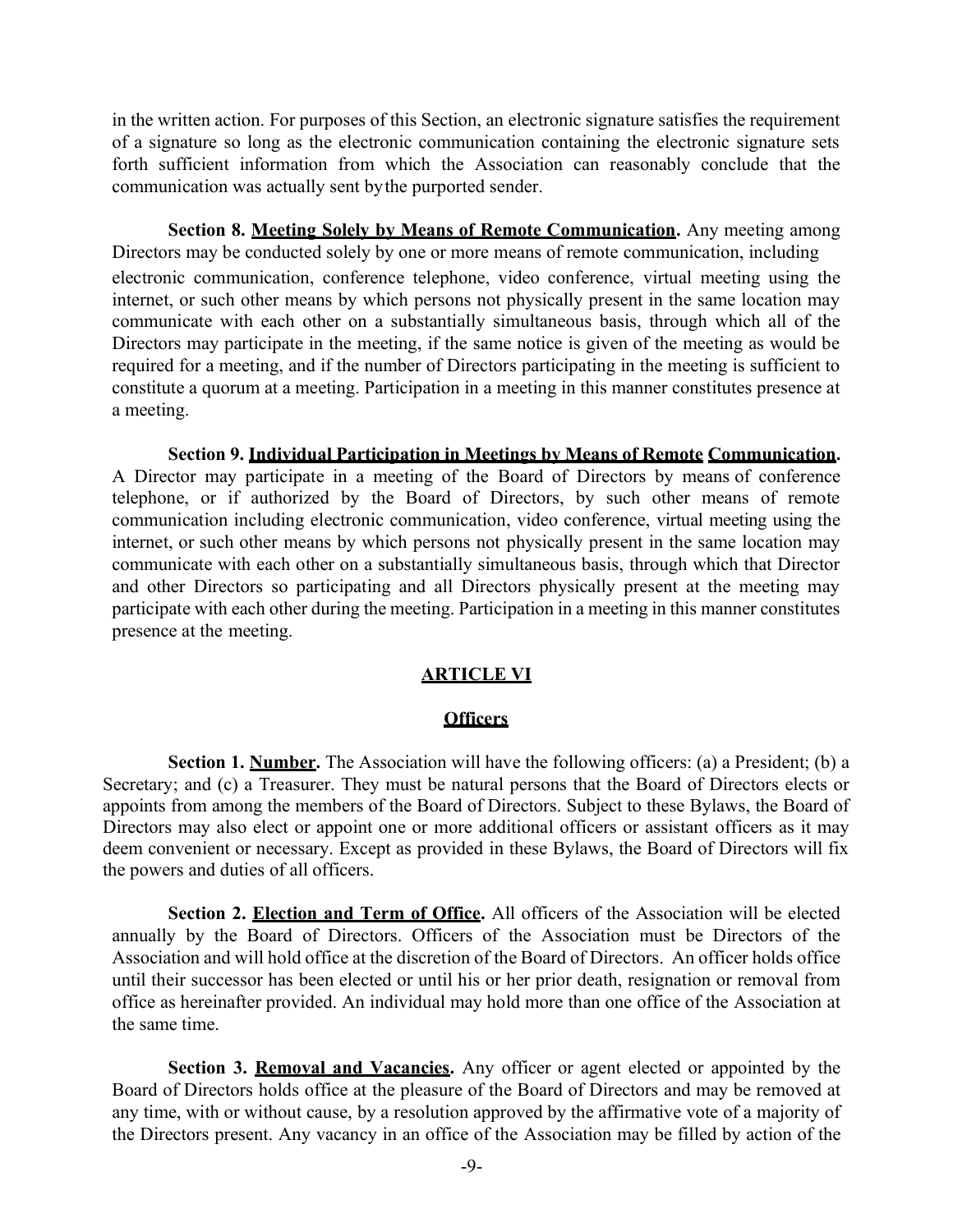Board of Directors. The removal of any individual as an officer of the Association does not automatically affect the removed individual's employee status with the Association if they were an employee at the time of removal.

**Section 4. President.** Unless provided otherwise by a resolution adopted by the Board of Directors, the President has general active management of the business of the Association, presides at meetings of the Board of Directors, sees that all orders and resolutions of the Board of Directors are carried into effect, signs and delivers in the name of the Association any deeds, mortgages, bonds, contracts, or other instruments pertaining to the business of the Association, except in cases in which the authority to sign and deliver is required by law to be exercised by another person or is expressly delegated by the Articles, these Bylaws, or the Board of Directors to some other officer or agent of the Association, may maintain records of and certify proceedings of the Board of Directors, and will perform such other duties as may from time to time be prescribed by the Board of Directors. The President has the general powers and duties generally vested in the office of a Chief Executive Officer of a corporationand has such other powers and will perform such other duties as the Board of Directors may prescribe from time to time.

**Section 5. Treasurer.** Unless provided otherwise by a resolution adopted by the Board of Directors, the Treasurer is the chief financial officer of the Association, keeps accurate financial records for the Association, deposits all moneys, drafts, and checks in the name of and to the credit of the Association in such banks and depositories as the Board of Directorsmay designate from time to time, endorses for deposit all notes, checks, and drafts received by the Association as ordered by the Board of Directors, disburses Association funds and issues checks and drafts in the name of the Association as ordered by the Board of Directors, renders to the President and the Board of Directors, whenever requested, an account of all such officer's transactions as chief financial officer and of the financial condition of the Association, and performs such other duties as may be prescribed by the Board of Directors or the chief executive officer from time to time. The Board of Directors may delegate the responsibilities of the Treasurer to one or more Members, volunteers, or employees of the Association, provided, however, that such individual(s) are subject to the oversight and control of the Treasurer. The Treasurer sat all times retain the ultimate responsibility for the financial affairs of the Association.

Section 6. Secretary. The Secretary is responsible for ensuring that all actions and the minutes of all proceedings of the Board of Directors and Members are recorded in a form that is available to the Board of Directors and Members, and is responsible for all documents and records of the Association, except those connected with the office of the Treasurer. He or she will give or cause to be given any required notice of meetings of the Board of Directors and Members, and will perform other duties and have other powers as the Board of Directors may from time to time prescribe.

<span id="page-13-0"></span>**Section 7. Other Officers.** The Board of Directors may appoint such Vice President(s), Assistant Secretary(s) or Assistant Treasurer(s) to perform the duties of and exercise the powers of the President, Secretary or Treasurer, respectively in the absence or disability of such officer and may appoint such other officers in its discretion from time to time. Any other officers will hold office at the discretion of the Board of Directors and has powers, perform duties and be responsible to other officers as the Board of Directors may prescribe.

# **ARTICLE VII**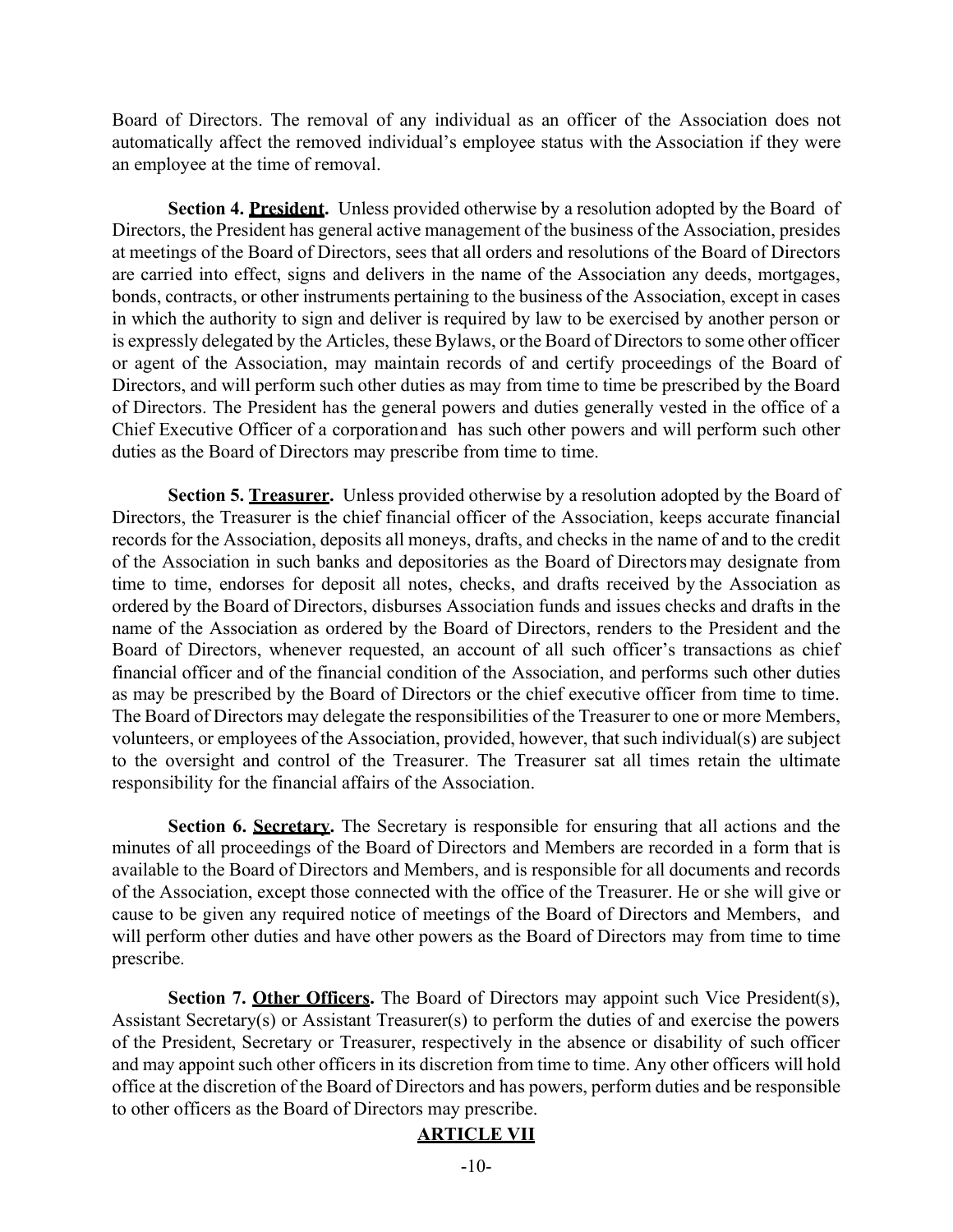# **Committees**

<span id="page-14-0"></span>**Section 1. Committees**. The Board of Directors may establish one or more committees. Committees have the authority of the Board of Directors in the management of the business of the Association to the extent provided in the resolution establishing the committee(s). Committees, however, are at all times be subject to the direction and control of the Board of Directors. Committee members must be natural persons.

**Section 2.** *Ex Officio* **Member**. The President of the Association, or a representative appointed by the President, is an *ex officio* member, without voting rights, of each committee of the Association.

**Section 3. Committee Procedures.** The provisions of these Bylaws apply to committees and their members to same extent they apply to the Board of Directors and Directors, excluding, however,, the provisions with respect to meetings and notice of meetings, absent members, written actions and valid acts. Each committee may keep minutes of its proceedings and will report its actions and recommendations to the Board of Directors.

### **ARTICLE VIII**

#### **Fiscal Matters**

**Section 1. Accounting Year.** The accounting year of the Association is the calendar year.

**Section 2. Contracts**. The Board of Directors may authorize such officer or officers, agent or agents, to enter into any contract or execute and deliver any instrument in the name of and on behalf of the Association, and such authority may be either general or confined to specific instances. Contracts and other instruments entered into in the ordinary course of business may be executed by the President or, in the absence of or pursuant to a delegation by the President, by such officer designated to act in the place of or in the absence of the President, without specific Board of Directors authorization.

**Section 3. Loans.** No loans may be contracted on behalf of the Association, and no evidence of indebtedness other than checks, drafts or other orders for payment of money issued in the ordinary course of business may be issued in its name unless authorized by the Board of Directors of the Association. Such authorization and approval may be general or confined to specific instances.

**Section 4. Checks, Drafts, Etc.** All checks, drafts or other orders for the payment of money issued in the name of the Association must be signed by such officer or officers, agent or agents of the Association and in such manner as may be determined by resolution of the Board of Directors or by the President or Treasurer upon delegation by the Board ofDirectors.

**Section 5. Deposits.** All funds of the Association not otherwise employed must be deposited to the credit of the Association in banks, trust companies or other depositories or financial institutions as the Board of Directors or the President or Treasurer upon delegation by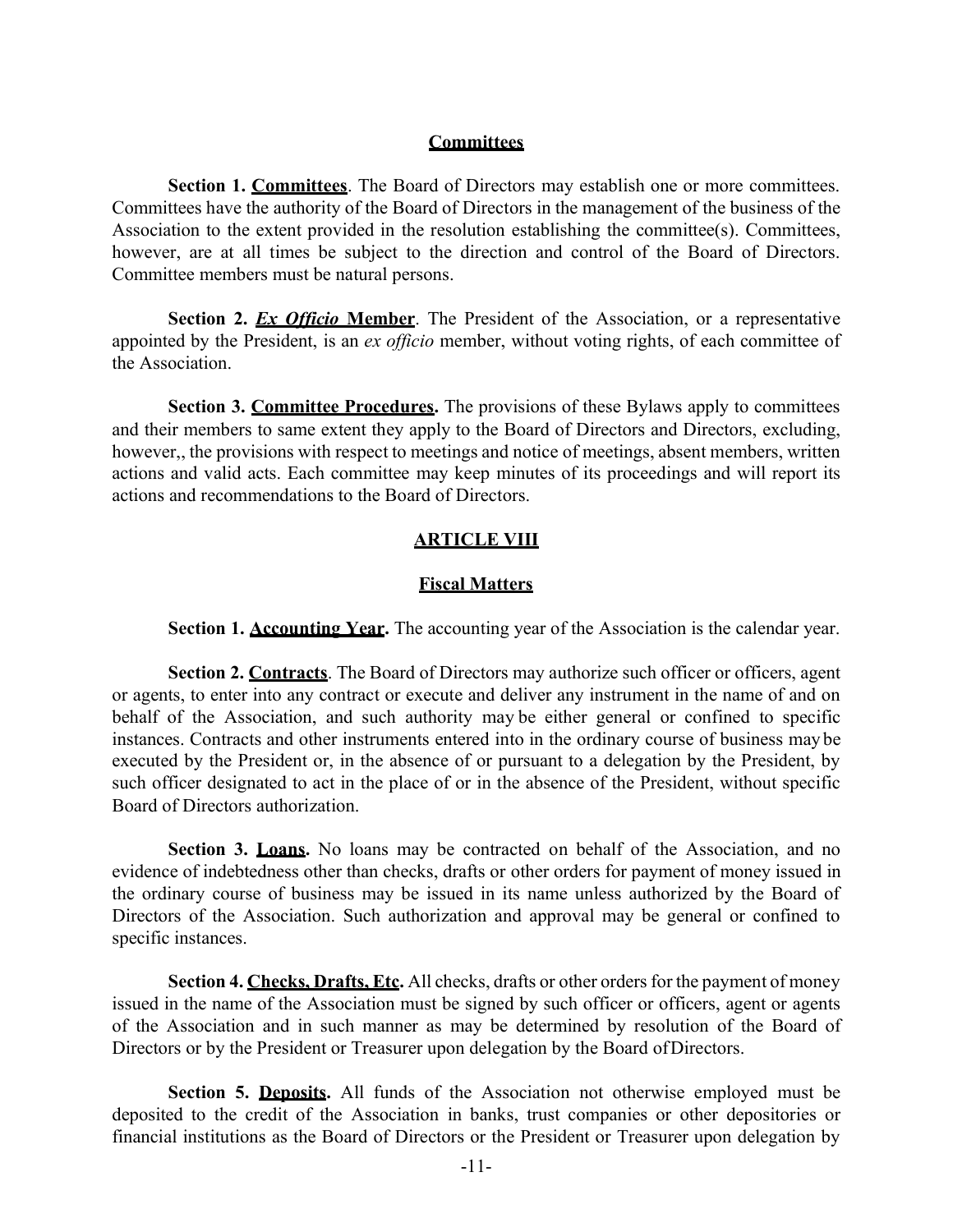the Board of Directors may select.

**Section 6. Maintenance of Records; Audit.** The Association will keep at its registered office or in a secure electronic format accessible to the Board of Directors correct and complete copies of its Articles and Bylaws, accounting records, any voting agreements, and minutes of meetings of Members, the Board of Directors, and committees having any of the authority of the Board of Directors; all for the last six (6) years. All other records are open to inspection upon the demand of any member of the Board of Directors. The Board of Directors may cause the books and records of account of the Association to be audited by certified public accountant(s), to be selected by the Board of Directors, at such times as it may deem necessary or appropriate.

**Section 7. Corporate Seal.** The Association does not have a corporate seal.

# **ARTICLE IX**

### **Indemnification**

The Association will indemnify its officers, Directors, Members, committee members and employees against judgments, penalties, fines, including without limitation, excise taxes assessed against the person with respect to an employee benefit plan, settlements, and reasonable expenses, including attorneys' fees, and disbursements incurred by these persons in connection with a proceeding in which they are or are threatened to be made a party by reason of their action on behalf of the Association to the fullest extent permitted under Minnesota law. In order to receive this indemnification, however, a person must: (1) not already be indemnified by another organization in connection to the same proceeding and the same acts or omissions; (2) have acted in good faith with respect to the acts or omissions complained of; (3) have received no improper personal benefit; (4) in the case of a criminal proceeding, have had no reasonable cause to believe their conduct was unlawful; and (5) in the case of a civil proceeding, have reasonably believed that he or she was acting in the best interests of the Association.

# **ARTICLE X**

# **Director Conflict of Interest**

<span id="page-15-0"></span>**Section 1. Policy.** It is be the policy of the Association that all officers, Directors, and committee members scrupulously avoid any conflict between their own respective individual interests and the interests of the Association in any and all actions taken by them on behalf of the Association in their representative capacities. Officers, Directors, and committee members will comply with all applicable governmental statutes, ordinances and regulations, including, but not limited to compliance with Minnesota law governing conflicts of interest, Minnesota Statutes Chapter 317A.251, or any successor statute thereto.

Section 2. Definitions. The following are considered a "direct or indirect interest or a relationship" which would trigger this Conflict of Interest Policy. As a result, the requirements of Section 3 below must be met if the Association is contemplating a transaction with any of the following: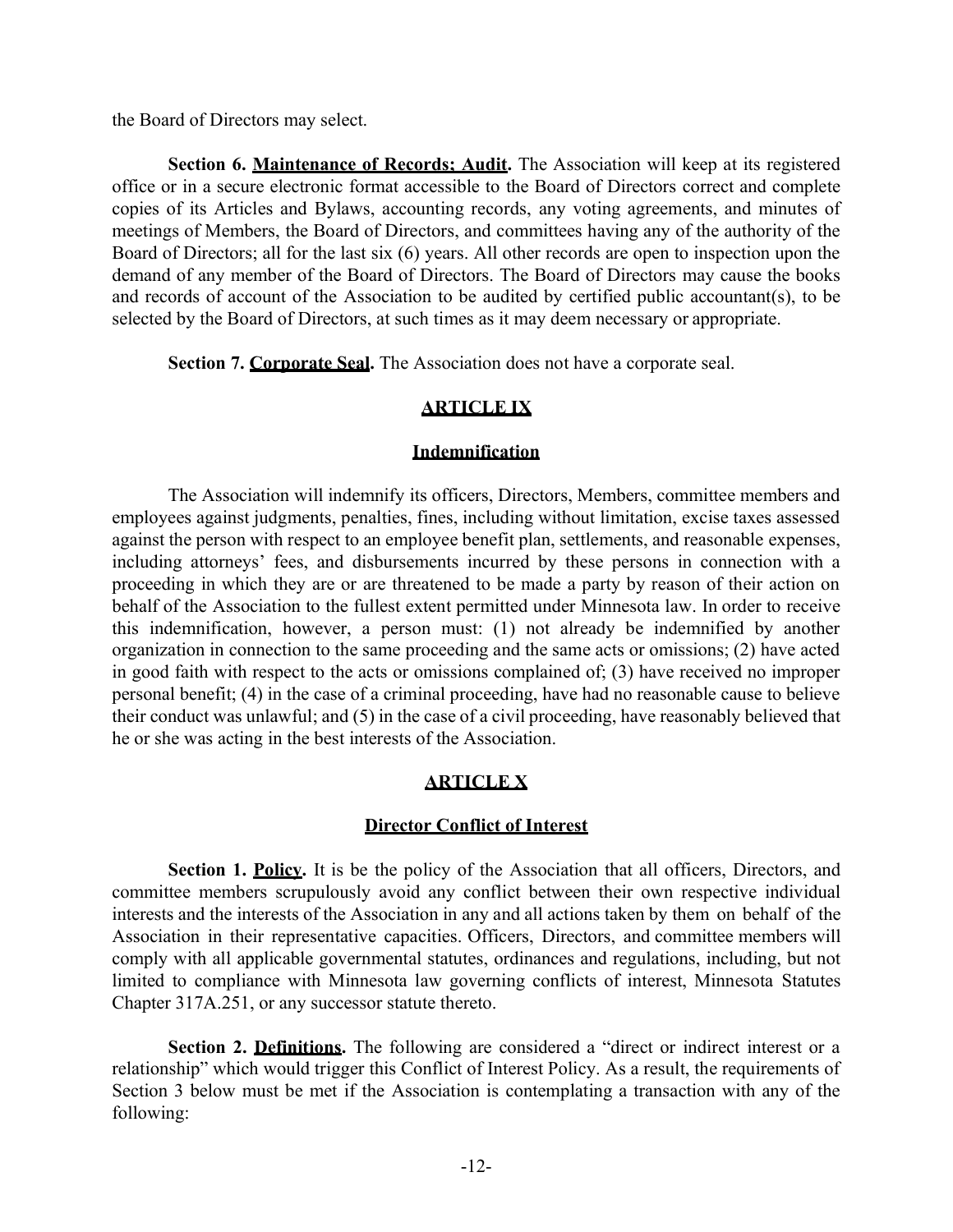a. an officer, Director, or person in a position to exercise substantial influence over the affairs of the Association, or a member of the family of such person (a member of the family is a spouse, parent, child, spouse of a child, brother, sister, or spouse of a brother or sister);

b. an organization in which an officer, Director or person in a position to exercise substantial influence over the affairs of the Association, or a member of the family of such person, is a Director, officer, or legal representative; or

c. an organization in which an officer, Director, or person in a position to exercise substantial influence over the affairs of the Association, or a member of the family of such person, has a material financial interest.

**Section 3. Procedures.** The Association may enter into a transaction involving a Conflict of Interest *if any of the following are true*:

**a. Fairness and Reasonableness**: The contract or transaction was fair and reasonable to the Association. Whether a contract or transaction is fair and reasonable to the Association will be determined by looking to the time the contract or transaction was authorized, approved or ratified. The party asserting the validity of the contract or transaction has the burden of establishing the contract or transaction's fairness and reasonableness to the Association.

**b. Disclosure of Material Facts to Board:** The material facts about both the contract or transaction and a Director's interest in the contract or transaction are either fully disclosed or known to the Board of Directors. In such cases, the contract or transaction must be authorized, ratified, or approved in good faith by a majority of the Board of Directors. The vote of any interested Director does not count for purpose of determining what constitutes a majority vote, and the presence of any interested Director at a meeting at which such a vote is taken does not count in determining the presence of a quorum.

If this Section 3 is satisfied, a Director of the Association may be a party to the contract or transaction and may be present at the meeting at which the contract or transaction was authorized, approved, or ratified, but may not vote on approving such transaction.

**Section 4. Compensation.** A member of the Board of Directors whose jurisdiction includes compensation matters and who receives compensation, directly or indirectly, from the Association for services is precluded from voting on matters pertaining to that member's compensation. When establishing the compensation of any officer, Director or other individual in a position to exercise substantial influence over the affairs of Association, the Board must approve such compensation in advance of its payment, obtain and rely on appropriate data as to comparability (such as compensation surveys) prior to making its decision, document in writing the date and terms of the approved compensation arrangement, record in writing the decision made by each individual Director who voted on the compensation arrangement, and document the basis for its decision.

**Section 5. Publication of Policy.** A copy of this policy should be furnished to each officer, Director, or committee member who is presently serving the Association or who may hereafter